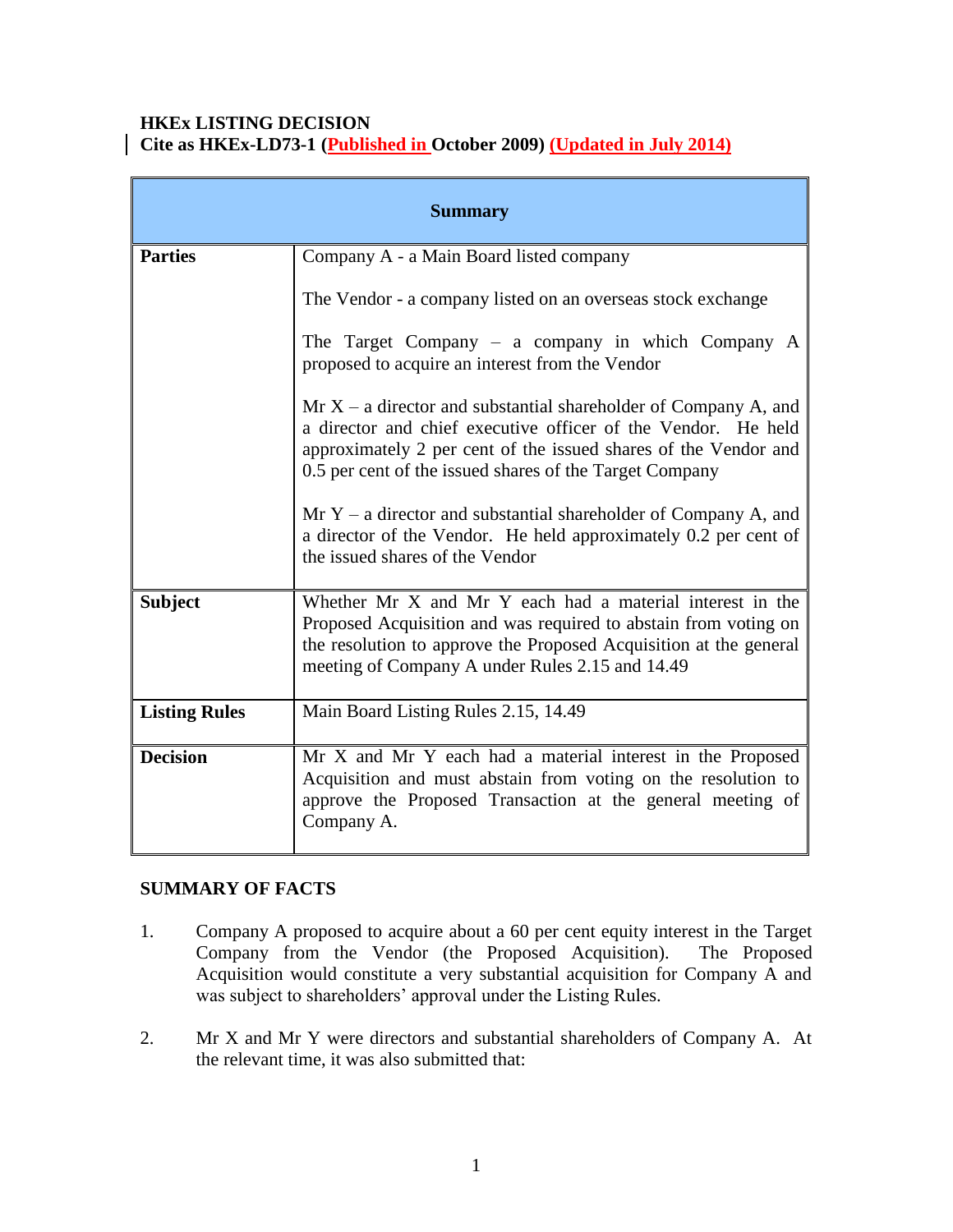- Both Mr X and Mr Y were directors of the Vendor. Mr X was also the chief executive officer of the Vendor.
- Mr X and Mr Y held approximately 2 per cent and 0.2 per cent of the issued shares of the Vendor respectively.
- Mr X also held approximately 0.5 per cent of the issued shares of the Target Company. (Mr Y did not hold any shares of the Target Company.)
- 3. Company A submitted that neither Mr X nor Mr Y had a material interest in the Proposed Acquisition because:
	- Neither of them was a party to the Proposed Acquisition, or an associate of either the Vendor or the Target Company.
	- The equity interest held by each of Mr  $X$  and Mr  $Y$  in the Vendor was minimal (ie approximately 2 per cent and 0.2 per cent respectively).
	- The consideration for the Proposed Acquisition (representing less than 5 per cent of the Vendor's annual revenue or 1 per cent of the Vendor's market capitalisation) was so insignificant from the Vendor's perspective that neither Mr X nor Mr Y nor their respective associate(s) could derive any material benefit (monetary or otherwise) from the Proposed Acquisition by reason of their minimal shareholding and/or directorship in the Vendor.
	- Mr X only held a 0.5 per cent equity interest in the Target Company, which did not form part of the equity interest in the Target Company to be acquired by Company A under the Proposed Acquisition.
	- Both Mr X and Mr Y had made full disclosure of their interest in the Proposed Acquisition to the board of directors of Company A (the Board), and had abstained and would continue to abstain from voting on the relevant resolutions in their capacity as directors of Company A.
	- The Board had appointed an executive committee to manage the Proposed Acquisition. Mr X and Mr Y were members of the committee but they did not have any voting rights.
	- Neither Mr X nor Mr Y participated in any deliberations or decision of the board of directors of the Vendor, or voted in his capacity as director of the Vendor, in connection with the Proposed Acquisition.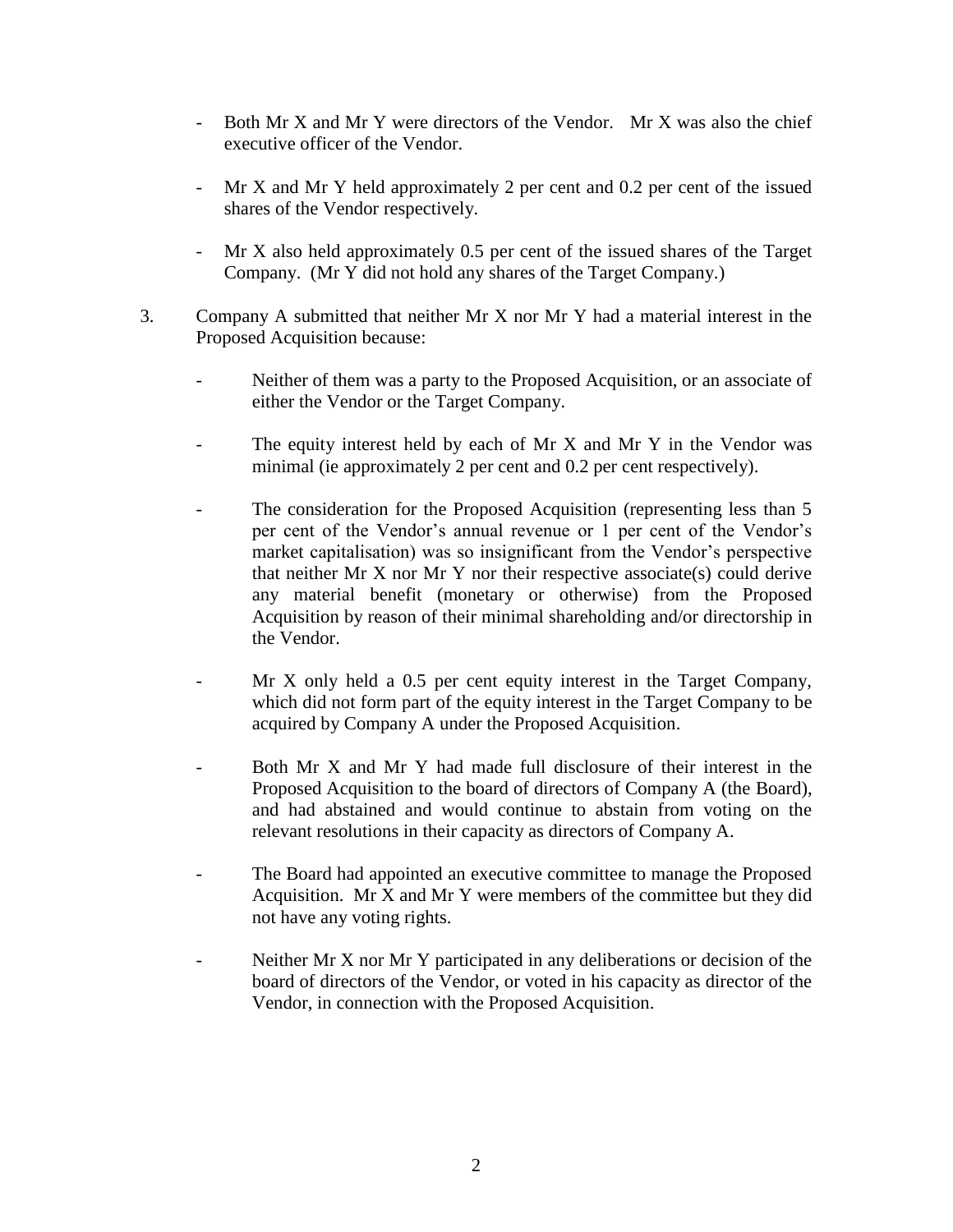#### **ISSUE**

4. Whether Mr X and Mr Y each had a material interest in the Proposed Acquisition and was required to abstain from voting on the resolution to approve the Proposed Acquisition at the general meeting of Company A under Rules 2.15 and 14.49.

#### **APPLICABLE LISTING RULES OR PRINCIPLES**

5. Rule 2.15 provides that:

Where a transaction or arrangement of an issuer is subject to shareholders' approval under the provisions of the Exchange Listing Rules, any shareholder that has a material interest in the transaction or arrangement shall abstain from voting on the resolution(s) approving the transaction or arrangement at the general meeting.

- Note: For the avoidance of doubt, any provision in the Exchange Listing Rules requiring any other person to abstain from voting on a transaction or arrangement of an issuer which is subject to shareholders' approval shall be construed as being in addition to the requirement set out in rule 2.15.
- 6. Rule 2.16 provides that:

For the purpose of determining whether a shareholder has a material interest, relevant factors include:

- (1) whether the shareholder is a party to the transaction or arrangement or an close associate (as defined in rule 1.01) of such a party; and
- (2) whether the transaction or arrangement confers upon the shareholder or his close associate a benefit (whether economic or otherwise) not available to the other shareholders of the issuer.

There is no benchmark for materiality of an interest nor may it necessarily be defined in monetary or financial terms. The materiality of an interest is to be determined on a case by case basis, having regard to all the particular circumstances of the transaction concerned.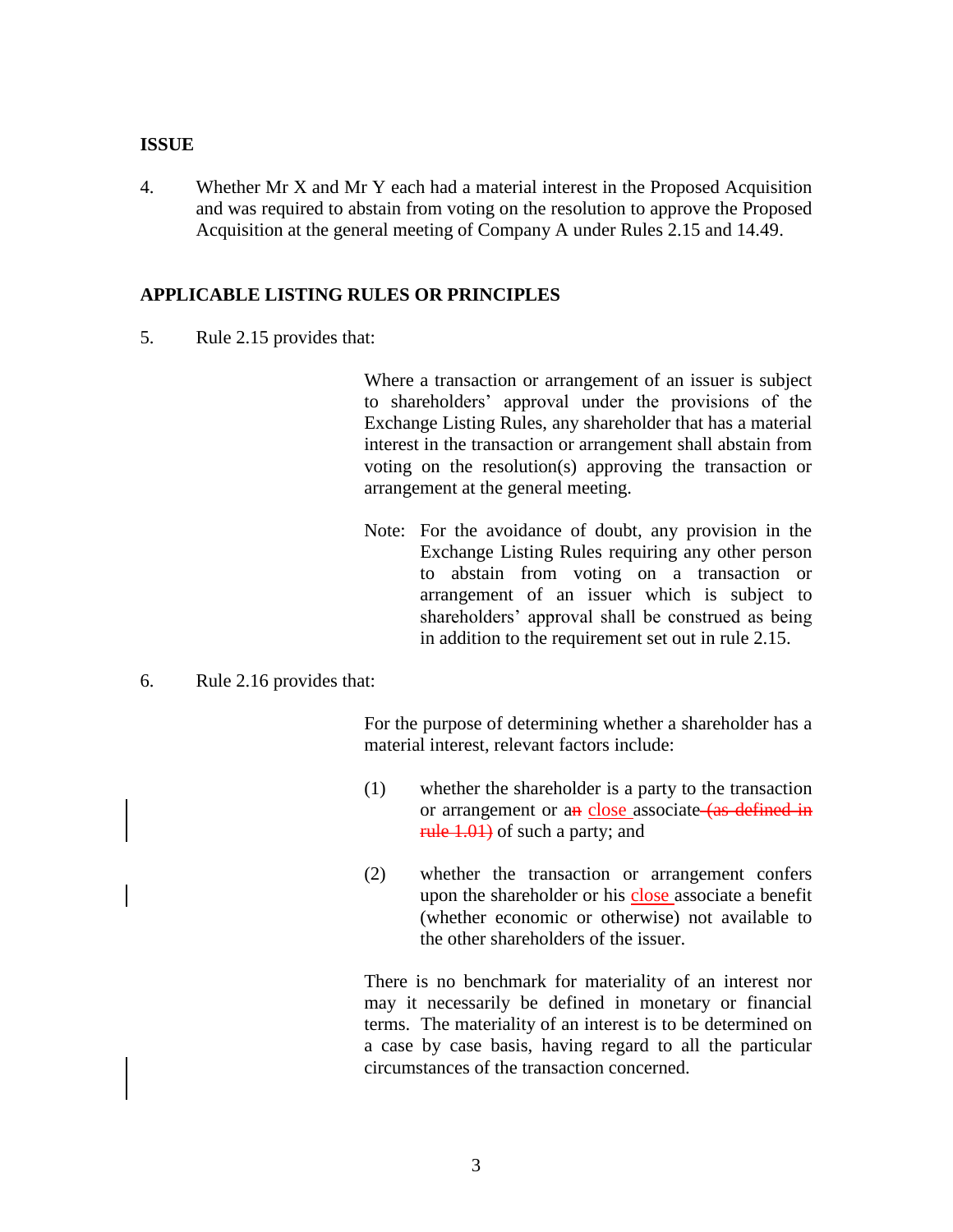*Note: The references to "close associate" shall be changed to "associate" where the transaction or arrangement is a connected transaction under Chapter 14A.*

### 7. Rule 14.49 provides that:

… a very substantial acquisition must be conditional on approval by shareholders in general meeting. … The Exchange will require any shareholder and his close associates to abstain from voting at the relevant general meeting on the relevant resolution(s) if such shareholder has a material interest in the transaction.

# **ANALYSIS**

- 8. Rule 2.16 provides a non-exhaustive list of factors to determine whether a shareholder has a material interest for the purposes of the Listing Rules. The Rule also states that there is no benchmark for materiality of an interest nor may it necessarily be defined in monetary or financial terms.
- 9. When determining the materiality of the interests of Mr X and Mr Y in the Proposed Acquisition, the Exchange considered not only their equity interests in the Vendor and the Target Company but also other circumstances of the Proposed Acquisition.
- 10. In this case, Mr X and Mr Y were not close associates of the Vendor (the counterparty in the Proposed Acquisition). Nevertheless, Mr X and Mr Y had a conflict of interest in the Proposed Acquisition as a result of their position as directors of both Company A and the Vendor. Mr X was also the chief executive officer of the Vendor.
- 11. The Exchange did not consider that Company X's submission had satisfactorily addressed the conflict of interest issue. Although Mr X and Mr Y had abstained, and would continue to abstain, from voting on the relevant resolutions in their capacity as directors of Company A, they were appointed by the Board as members of an executive committee which managed the Proposed Acquisition. Although Mr X and Mr Y had no voting rights in the committee, they were in a position to exercise influence over the terms of the Proposed Acquisition. Further, the fact that Mr X and Mr Y had abstained from voting on the relevant Board resolutions suggested that their interest in the Proposed Acquisition was considered to be material.
- 12. In view of the conflict of interest, Mr X and Mr Y each had an interest in the Proposed Acquisition. The Exchange considered that the interest was material